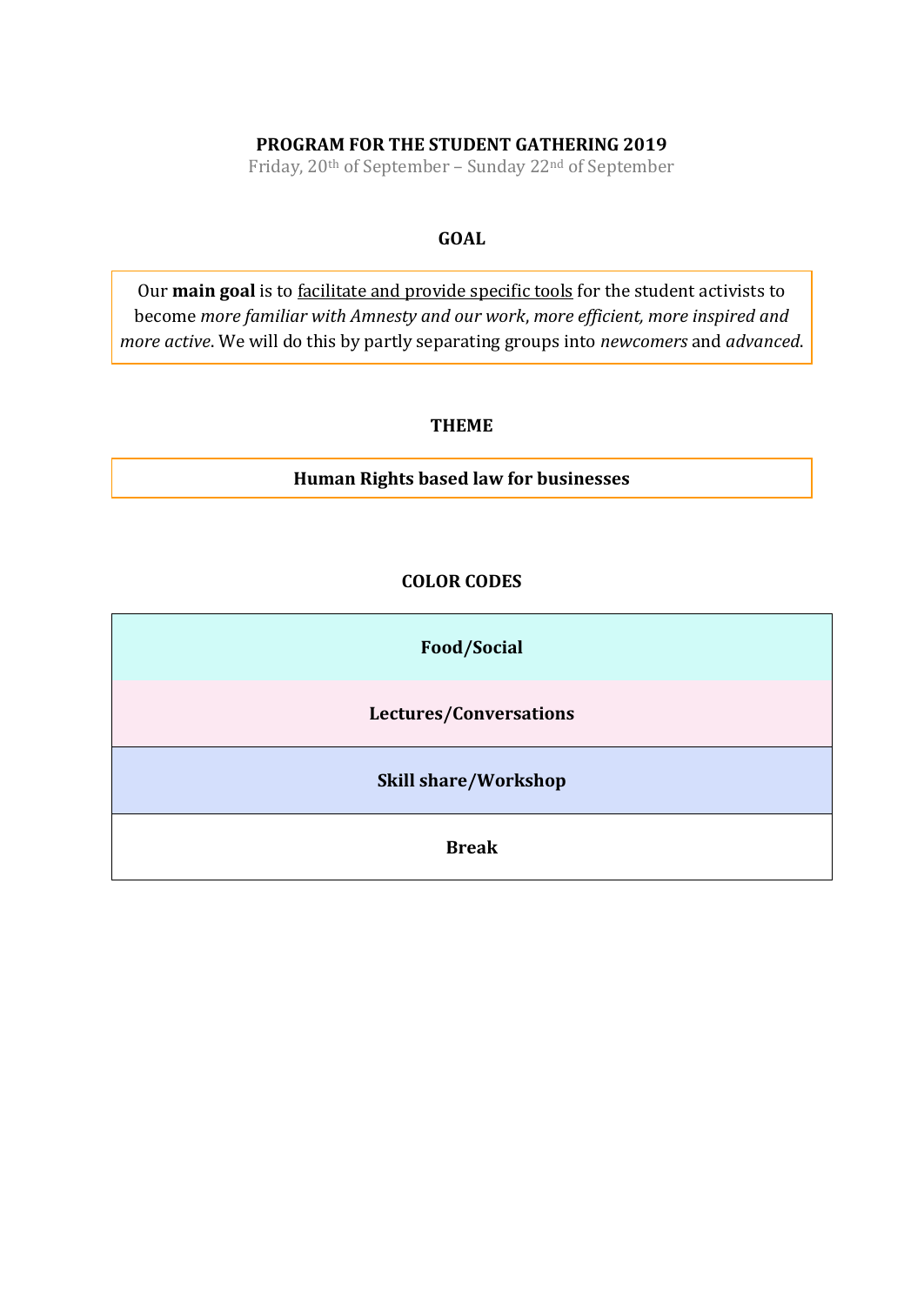#### DAY 1 Friday, 20th of September 2019

| <b>TIME</b>    | <b>CONTENT</b>                                                              | <b>WHO</b>                                                 |
|----------------|-----------------------------------------------------------------------------|------------------------------------------------------------|
| 16.00<br>16.15 | <b>REGISTRATION</b>                                                         |                                                            |
| 16.15<br>16.30 | <b>Introduction to Student gathering</b>                                    | Elizabeth Bristow,<br><b>Leader of the Student Council</b> |
| 16.30<br>17.00 | <b>Introduction from the General</b><br><b>Secretary</b> (campaign focused) | John Peder Egenæs<br><b>Secretary General</b>              |
| 17:00<br>17:30 | <b>SOCIAL: Icebreakers</b>                                                  | $\overline{?}$                                             |
| 17.30<br>20.30 | Amnesty 1.0<br><b>Introduction to Amnesty International</b><br>(course)     | <b>Amnesty Academy</b>                                     |
| 17:30<br>20.30 | Amnesty 2.0<br><b>Strategic Activism (course)</b>                           | <b>Amnesty Academy</b>                                     |
| 17:30<br>20.30 | Amnesty<br><b>WORKSHOP: Social Media Workshop</b>                           | Frida Marie Grande,<br><b>SoMe-officer AI</b>              |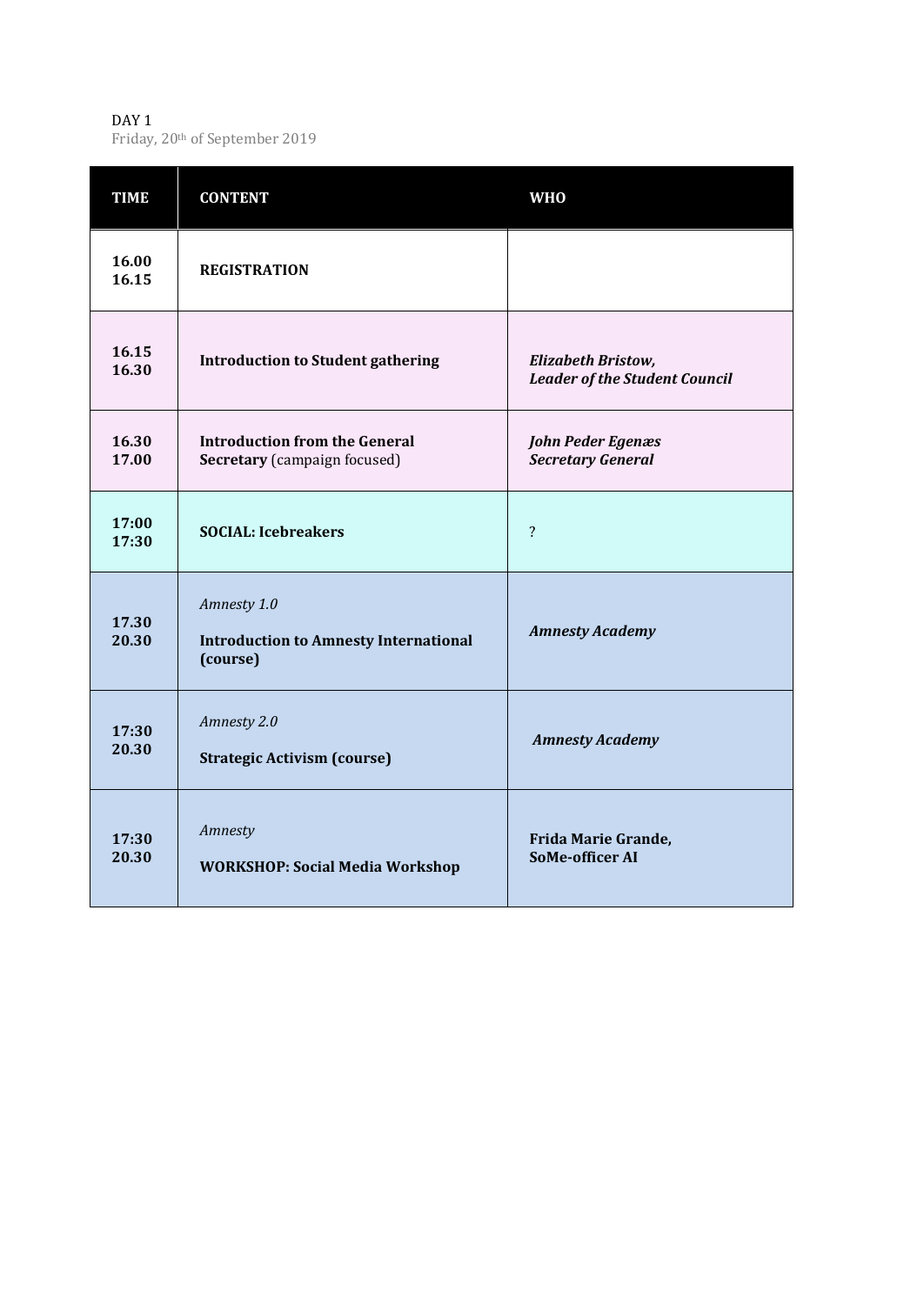DAY 2 Saturday, 21st of September 2019

| <b>TIME</b>        | <b>CONTENT</b>                                                                                                                                                        | <b>WHO</b>                                                                                        |
|--------------------|-----------------------------------------------------------------------------------------------------------------------------------------------------------------------|---------------------------------------------------------------------------------------------------|
| 09.00<br>09.30     | <b>REGISTRATION</b>                                                                                                                                                   | ?                                                                                                 |
| 09.30<br>09.45     | <b>TODAY'S AGENDA</b>                                                                                                                                                 | Elizabeth Bristow,<br><b>Leader of the Student Council</b>                                        |
| 09.45<br>10.45     | <b>Introductory lecture: What is a</b><br>human rights law for business and<br>why are we campaigning?                                                                | <b>Ingrid Westgaard Stolpestad,</b><br><b>Policy Advisor</b>                                      |
| $10.45 -$<br>11:30 | <b>Smaller groups: Thematic cases</b><br><b>Cobalt in Kongo</b><br>$\bullet$<br><b>Textile workers</b><br>$\bullet$<br><b>Environmental human</b><br>rights defenders | • Beate Ekeløve-Slydal, Amnesty<br>• Carin Leffler, FIVH<br>• Susan Fay Kelly,<br>Regnskogsfondet |
| 11.30<br>12.00     | <b>BREAK</b>                                                                                                                                                          |                                                                                                   |
| 12.00<br>13.15     | <b>REGION-BASED WORKSHOP:</b><br><b>Campaigning for a HR</b><br>$\bullet$<br>business law: Local<br>lobbying and other tricks                                         | <b>Ingrid Stolpestad and Frank Conde</b><br>Tangberg,<br><b>Amnesty International</b>             |
| 13.15<br>14.00     | <b>FOOD: Lunch</b>                                                                                                                                                    |                                                                                                   |
| 14.00<br>15.15     | <b>DEBATE</b><br><b>Human Rights Law for Businesses</b>                                                                                                               | <b>Youth parties</b>                                                                              |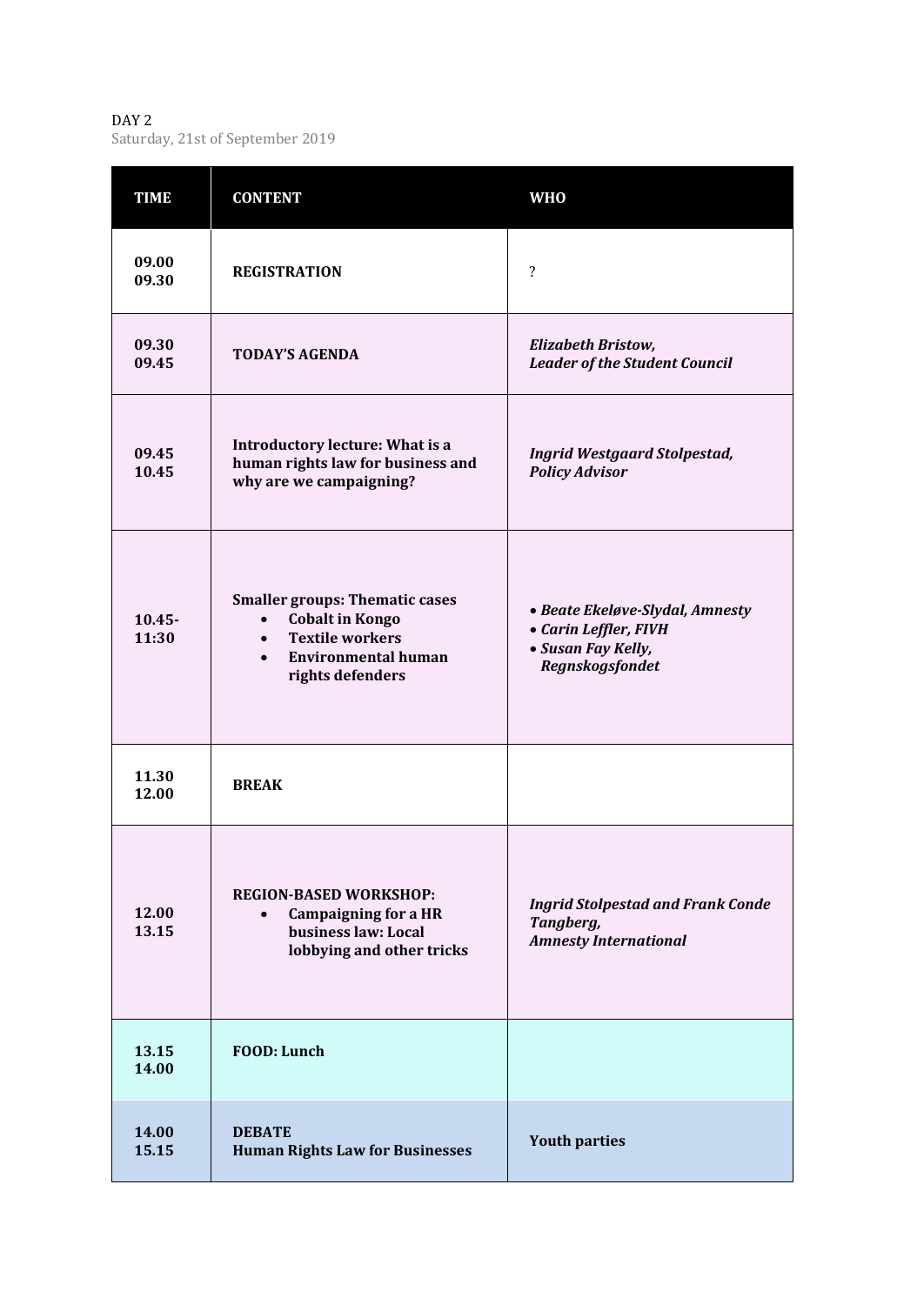| 15:15<br>15:45 | <b>BREAK</b>                             |                                   |
|----------------|------------------------------------------|-----------------------------------|
| 15.45<br>17.45 | <b>TALK: Student Activism in Amnesty</b> | <b>International Participants</b> |
| 17.45<br>18.00 | <b>BREAK</b>                             |                                   |
| 18.00<br>19.00 | <b>Action preparation</b>                | <b>Working group</b>              |
| 19.00          | <b>PROGRAM FINISHED</b>                  |                                   |